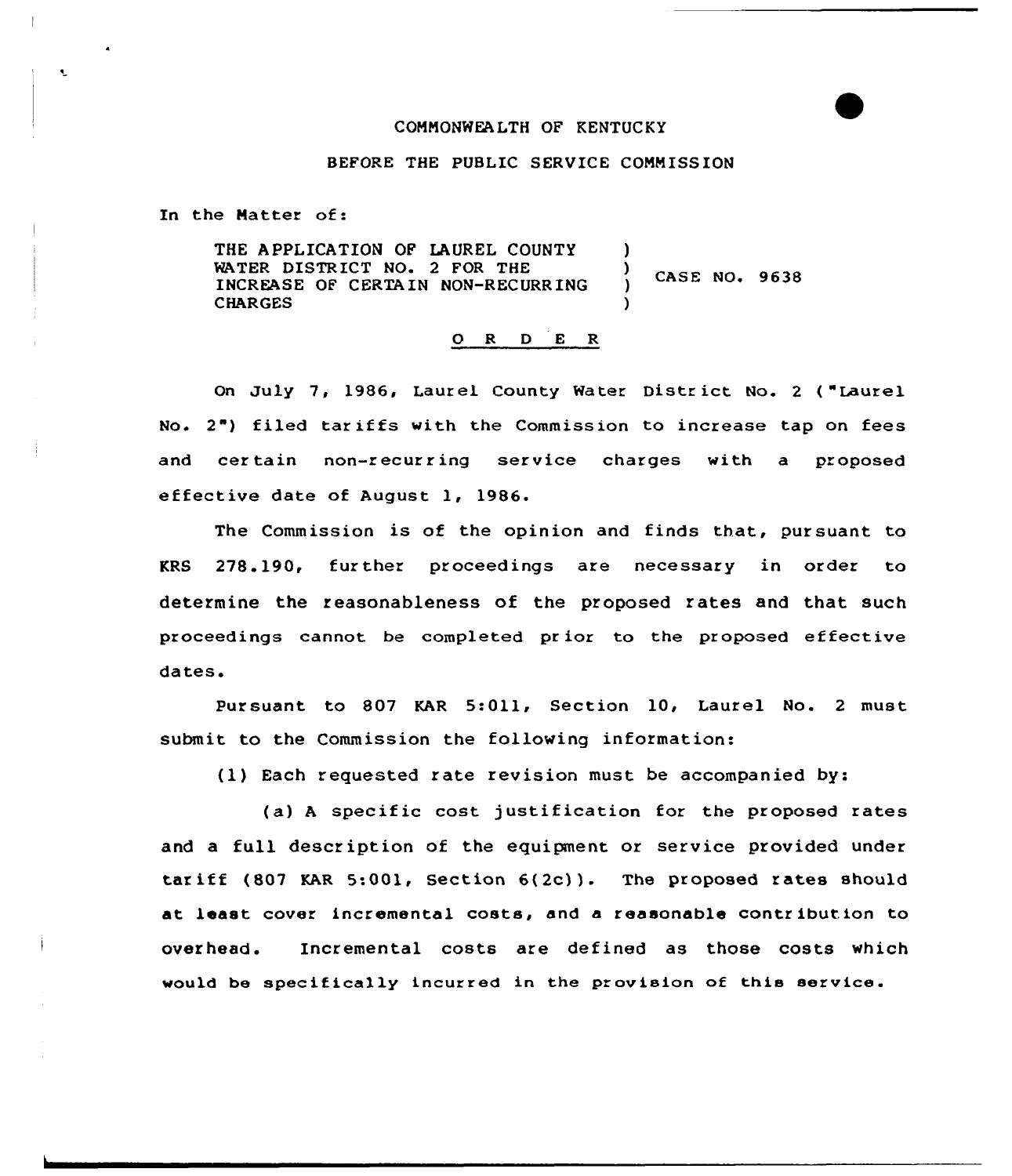(b) <sup>A</sup> copy of the public notice of each requested rate revision and verification that it has been made pursuant to <sup>807</sup> EAR 5:011, Section 8. Xn addition to the notice requirements contained in Section <sup>8</sup> of this regulation, the utility shall also mail <sup>a</sup> copy of its filing to the Attorney General's consumer Protection Division. The Attorney General will then have 10 days to notify the Commission in writing if it requests <sup>a</sup> hearing in <sup>a</sup> particular case.

(c) <sup>A</sup> detailed statement explaining why the proposed changes could .not have been included in the most previous general rate case, and why current conditions prevent deferring the proposed changes until the next general rate request.

(d) An impact statement identifying the group of customers affected by the proposed tariff. The impact statement shall identify potential as well as existing customers.

(e) <sup>A</sup> copy of the utility's income statement and balance sheet for a recent 12-month period.

( 2) If the additional revenue to be generated from the proposed tariff revisions exceeds by <sup>5</sup> percent the total revenues provided by all miscellaneous and non-recurring charges for a recent 12-month period, the utility must file, in addition to the information set out in  $(1)(a)$  above, the following: An absorption test showing that the additional net income generated by the tariff filing will not result in an increase in the rate of return (or other applicable valuation methods) to a level greater than that which was allowed in the most recent rate case. Any general rate increases received during the 12-month period must be

 $-2-$